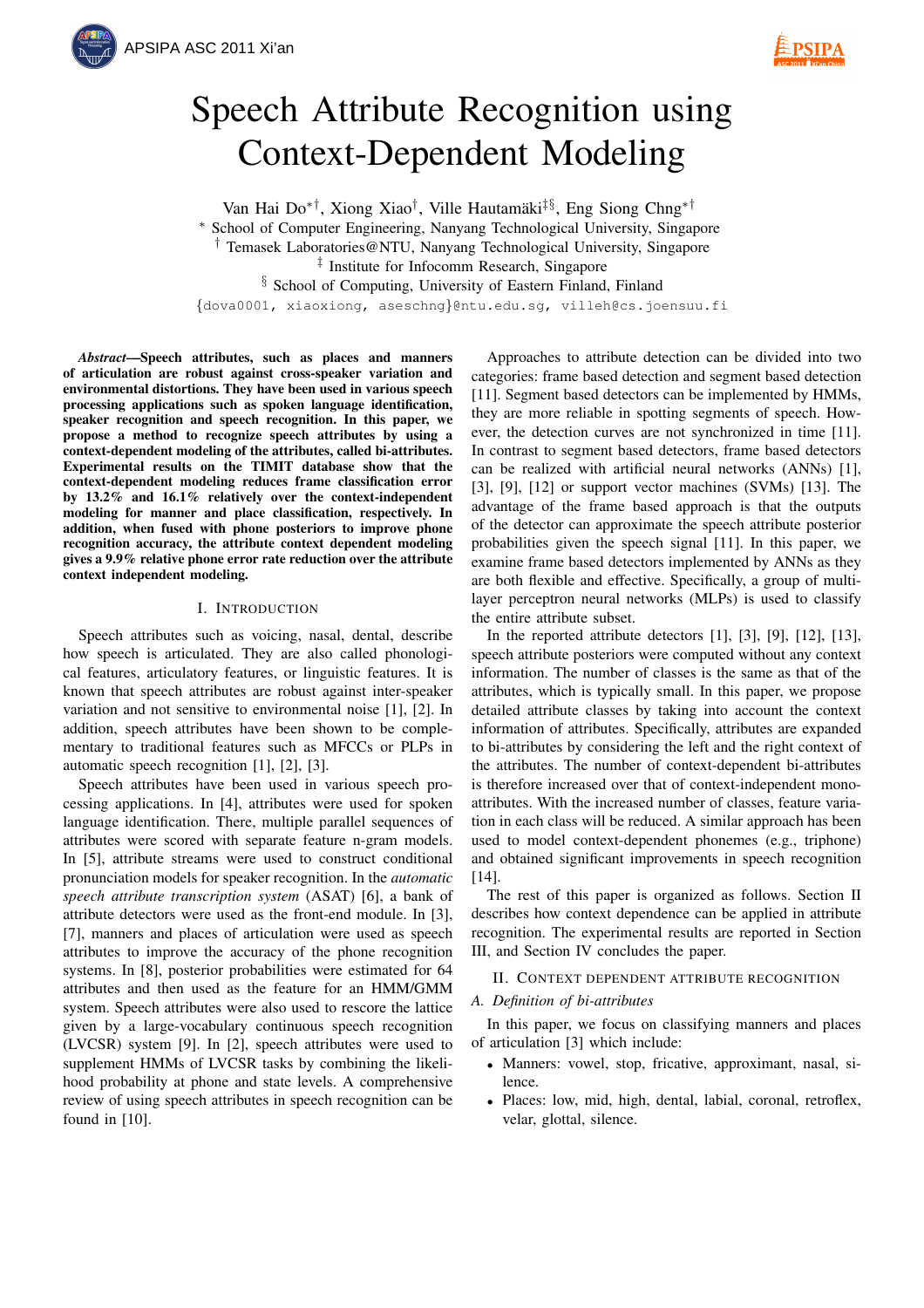|                        | Sil | <b>HELLO</b>     |            |             | Sil      |     |
|------------------------|-----|------------------|------------|-------------|----------|-----|
| <b>Phones</b>          | Sil | hh               | ah         |             | ow       | Sil |
| <b>Manners</b>         | Sil | <b>Fricative</b> | Vowel      | Approximant | Vowel    | Sil |
| Left-bi-manners        | Sil | Sil-F            | $F-V$      | $V - A$     | $A-V$    | Sil |
| Right-bi-manners       | Sil | $F+V$            | $V+A$      | $A+V$       | $V + Si$ | Sil |
| <b>Places</b>          | Sil | Glottal          | <b>Mid</b> | Coronal     | Mid      | Sil |
| Left-bi-places         | Sil | Sil-G            | $G-M$      | $M-C$       | $C-M$    | Sil |
| <b>Right-bi-places</b> | Sil | $G+M$            | $M + C$    | $C+M$       | $M+SiI$  | Sil |

Fig. 1. *Assignment of bi-manner and bi-place labels to a sequence of speech segments.*

To train the attribute and bi-attribute detectors with MLPs, each speech frame in the training data needs a label, i.e., the ground truth of which manner and place classes the frame belongs to. Figure 1 illustrates how attribute labels can be created from phone labels. From phonetics, we know that each phone is a combination of one manner and one place [1]. Hence manner and place attributes can be simply generated from the phone label as shown in the figure. For example, the manner and place of phone "hh" are "Fricative" and "Glottal", respectively.

The labels for bi-manners and bi-places are generated from the labels of manners and places respectively by taking into account the labels of neighboring attributes. We use two types of bi-attributes, the left context bi-attributes and the right context bi-attributes. The reason for doing so is that an attribute is usually affected by its previous attribute and following attribute. Ideally, we could use a tri-attribute label, similar to what is done in triphone modeling in speech recognition [14]. However, the number of tri-attributes will be too big and the computation requirement will be too heavy. Hence, we use two types of bi-attributes to model the left context and the right context with a modest increase of the total number of bi-attribute classes.

The generation of bi-attribute labels is also illustrated in Figure 1. For example, to generate the left-bi-manner label of phone "ah", the manner label of its previous phone "hh" is also used, which results in "F-V" representing "Fricative-Vowel". The label "F-V" is assigned to all the frames belong to phone "ah" when we train the left-bi-manner detector. Similarly, the right-bi-manner label of "ah" will be "V+A" which represents "Vowel" followed by "Approximant". The generation of the left and the right bi-place labels is similar. Silence is kept as an independent attribute without context.

Four detectors are used for bi-attribute modeling, they are left-bi-manner, right-bi-manner, left-bi-place and right-biplace detectors. Given a speech feature vector, a detector does not only give the single best class, but also posterior probabilities of all classes.

#### *B. Attribute recognition*

We use manner and place detectors to produce the baseline results for attribute recognition. In another way, attribute posterior probabilities are estimated from bi-attribute detectors by marginalizing all bi-attribute posterior probabilities which correspond to the examining attribute. Equation (1) illustrates how attribute posterior probabilities are computed from the left-bi-attribute posterior probabilities. A summation is used since bi-attributes are not overlapped classes.

$$
P^{\text{left}}([A_i]|o(t)) = \sum_{j=1}^{N_i^{\text{left}}} P([A_j - A_i]|o(t)).
$$
 (1)

where:  $o(t)$  is the feature vector;  $[A_i]$  is the considered attribute;  $[A_j - A_i]$  is the left-bi-attribute of the current attribute  $[A_i]$  and the left context attribute  $[A_j]$ ;  $N_i^{\text{left}}$  is the number of the left-bi-attributes for  $[A_i]$ .

Similarly, attribute posterior probabilities are also estimated from the right-bi-attribute posterior probabilities as:

$$
P^{\text{right}}([A_i]|o(t)) = \sum_{j=1}^{N_i^{\text{right}}} P([A_i + A_j]|o(t)).
$$
 (2)

We combine both contextual attribute posteriors by simply taking the average value (unweighted sum rule [1]) as:

$$
P([A_i]|o(t)) = \frac{P^{\text{left}}([A_i]|o(t)) + P^{\text{right}}([A_i]|o(t))}{2}.
$$
 (3)

III. EXPERIMENTS

# *A. Experimental setup*

**Database:** The TIMIT database<sup>1</sup> is used in our experiments. The SA part of the TIMIT database is not used. The training set consists of 3696 utterances from 462 speakers. A small part extracted from the training set (50 speakers) is used as the development set. The complete test data set contains 1344 utterances from 168 speakers.

Phone set and bi-attribute set: The original 64 phonetic labels are mapped into the 45 phones as described in [15]. Phones "cl", "vcl", and "epi" are merged into the phone "sil". We use the mapping from 45 phones into 6 manners and 10 places [16]. There are 31 left-bi-manners, 31 right-bi-manners, 89 left-bi-places, and 89 right-bi-places. For phone recognition results, after decoding, the phone accuracies are computed by down mapping the recognition output from 45 phones to 39 phones [15].

Detector architecture: There are seven detectors used: two detectors for attributes, four detectors for bi-attributes and one detector for generating phone posteriors. In our experiments, all detectors have the same structure which is built by three MLPs with one hidden layer as shown in Figure 2 [7]. A sliding window of 31 speech frames around the current frame is used and divided into two equal parts, 16 frames in the left side and 16 frames in the right side (the current frame is overlapped). In each part, 15 critical bands are used and each is represented by 11 DCT (Discrete Cosine Transform) coefficients. Hence, there is a total of 15x11=165 inputs for the left or right MLP.

<sup>1</sup>http://www.ldc.upenn.edu/Catalog/CatalogEntry.jsp?catalogId=LDC93S1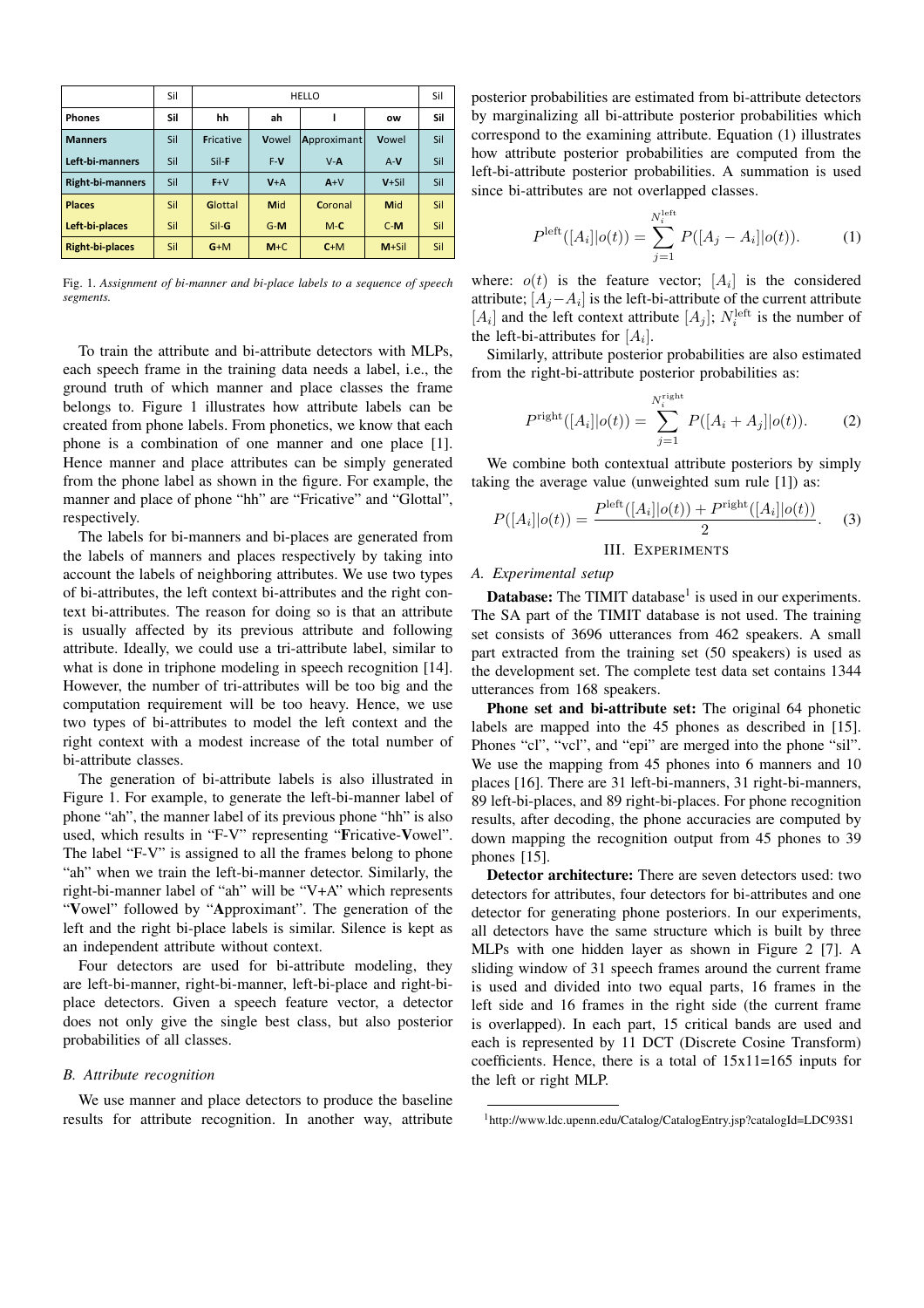

Fig. 2. *Block diagram of a detector,* n *is the number of classes, e.g., attributes, bi-attributes, or phones, depending on the detector is an attribute or biattribute or phone detector.*

**Software:** The ICSI QuickNet software package<sup>2</sup> is used to employ MLPs with one hidden layer. The Viterbi algorithm used to produce the recognized phone strings is implemented by HVite, and HResults in the HTK speech toolkit<sup>3</sup> is used to evaluate the phone recognition results.

Parameter selection criteria: The training process of MLPs is stopped to avoid over-fitting when the classification error of the development set starts to increase. The number of hidden unit in each MLP is examined in a range from 200 to 3000 and the MLP which produces the lowest error rate on the development set is selected. In the decoding process, the phone insertion penalty value is also tuned based on the development set.

# *B. Attribute recognition*

In this study, attribute recognition performance is measured by *frame error rate* (FER) of classification. For each frame, the attribute with the highest posterior probability is recognized as the attribute for the frame. Table 1 shows FERs of attribute recognition for manners and places. For comparison, we also list the results reported in [3], [12]. Note that our baseline system produces different results from [3], [12]. This may be due to three reasons: 1) we use features of long temporal contexts (310ms) instead of short time features (e.g., MFCCs), 2) the number of hidden units in each MLP is optimized in our experiments, and 3) bi-gram feature models and durational models used in [12] to improve recognition results are not used in this paper.

From the table, it is observed that the context-dependent modeling (the last 3 rows) outperforms the contextindependent modeling ("Attribute baseline") significantly for both manner and place recognition. In addition, the fusion of the left and the right context manner and place posteriors improve the performance further, which shows that the left context and the right context provide complementary information. The combined systems (Equation 3) in the last row reduces the FERs by 13.2% and 16.1% over the contextindependent baseline for manner and place recognition, respectively. Further improvement can be obtained if more complicated combination schemes are used (e.g., weighted sum, nonlinear combinations).

FRAME ERROR RATES (FERS) OF ATTRIBUTE RECOGNITION. THE NUMBERS AFTER "/" IN THE LAST 3 ROWS ARE THE RELATIVE FER REDUCTION ACHIEVED OVER THE "ATTRIBUTE BASELINE".

| <b>Method</b>                | <b>Manner</b> (in $\%$ ) | <b>Place</b> (in $\%$ ) |  |  |  |  |
|------------------------------|--------------------------|-------------------------|--|--|--|--|
| Context-independent Modeling |                          |                         |  |  |  |  |
| Results from [3]             | 17.90                    | 26.80                   |  |  |  |  |
| Results from [12]            | 13.50                    | 27.00                   |  |  |  |  |
| Attribute baseline           | 14.05                    | 22.74                   |  |  |  |  |
| Context-dependent Modeling   |                          |                         |  |  |  |  |
| Left-bi-attribute            | 12.65/10.0               | 20.16/11.4              |  |  |  |  |
| Right-bi-attribute           | 12.95/7.8                | 20.33/10.6              |  |  |  |  |
| Left+Right bi-attribute      | 12.19/13.2               | 19.07/16.1              |  |  |  |  |





(b) Place recognition.

Fig. 3. Comparison of attribute recognition performance using the attribute detectors and the bi-attribute detectors.

FERs for each attribute are plotted in Figure 3. From the figure, it is observed that FERs of the left-bi-attribute detectors and the right-bi-attribute detectors are lower than FERs of the attribute detectors in all cases except "dental" and "silence". The results also show that the combination of the left and the right bi-attribute posteriors produces consistently better performance (except "nasal", "approximant" and "velar").

Figure 4 gives an example of manner posteriors estimated by manner and bi-manner detectors. The top panel shows the ground truth, the middle panel shows the posteriors generated by the context-independent manner detector, and the bottom panel shows the posteriors obtained by the fusion of the left and the right bi-manner detectors. We can observe from the figure that the posteriors generated by the bi-manner detectors

<sup>2</sup> ICSI QuickNet package, http://www.icsi.berkeley.edu/Speech/qn.html <sup>3</sup>HTK speech toolkit, http://htk.eng.cam.ac.uk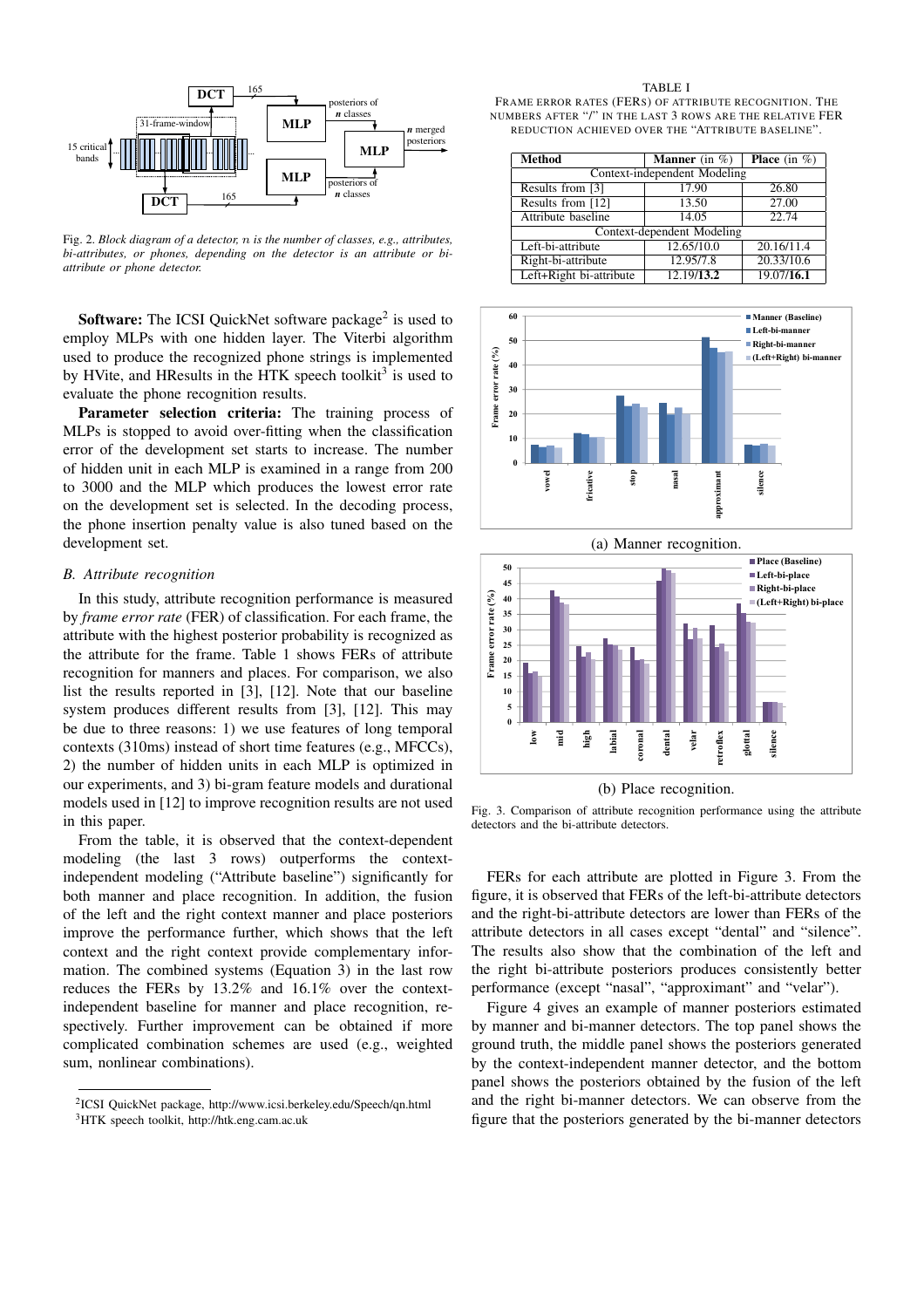are clearly closer to the ground truth than the manner detector.



Fig. 4. Comparison of manner posteriors estimated by the manner detector and the (left+right) bi-manner detectors.

### *C. Phone recognition*

In this section, we carry out simple experiments to demonstrate the usefulness of attributes and bi-attributes in phone recognition. Five experiments have been conducted as shown in Figure 5 and the experimental results are listed in Table 2. Note that all systems use the same original feature.

After phone posterior probabilities are computed, they are converted into scaled likelihoods by using the Bayes formula and we assume that the prior probabilities of all phones are equal. We then use HVite to decode them into phone sequences. The phone insertion penalty is used to control the decoding process. This approach has been applied successfully in the hybrid HMM/ANN systems [17].

TABLE II PHONE ERROR RATES (PERS) FOR PHONE RECOGNITION (NO LANGUAGE MODEL, 1-STATE-MONOPHONE MODELS).

| <b>Experiment</b> | Method                                | <b>PER</b> (in $\%$ ) |
|-------------------|---------------------------------------|-----------------------|
|                   | <b>Phones</b>                         | 30.29                 |
| 21                | Phones + attributes (baseline)        | 29.83                 |
| (3)               | Phones + left-bi-attributes           | 27.99                 |
| (4)               | Phones + right-bi-attributes          | 28.15                 |
| (S)               | Phones $+$ (left+right) bi-attributes | 26.89                 |

In experiment (1), phone posteriors are estimated directly from the phone detector (which has the same architecture as attribute and bi-attribute detectors). In experiment (2), initial phone posteriors from experiment (1) are concatenated with manner and place posteriors given by the context-independent manner and place detectors and mapped to phone posteriors by an MLP. The result of this experiment shows that manners and places of articulation can be used to improve speech recognition performance. It is also consistent with previous research in [1], [2], [3], [7], [9], [10], [16]. Experiment (3) and (4) are the cases where initial phone posteriors are fused with the left and the right bi-attribute posteriors, respectively.



Fig. 5. *Block diagram of different phone recognition systems.*

Significant improvements are achieved in (3) and (4) over (2). Furthermore, in experiment (5) where initial phone posteriors are fused with both left and right bi-attribute posteriors, further improvement is observed over (3) and (4). The best result in (5) represents a 9.9% relative PER reduction over the baseline in (2). These results show that bi-attributes provide significantly more complementary information than mono-attributes for phone recognition task.

Also note that none of our phone recognition results approaches the best result on TIMIT, 20.96% PER [7]. Our experiments are built to illustrate the difference between attributes and bi-attributes in improving phone recognition. In addition, in our experiments, no language model is used and all phones are modeled as single-state-monophones.

# IV. CONCLUSION

In this paper, we proposed a context-dependent modeling for better speech attribute recognition. Results on the TIMIT database confirmed that context information is helpful for improving attribute recognition. In addition, we also show that using context information in bi-attribute modeling produces significantly more complementary information than without using context information for phone recognition task.

We believe that the better attribute recognition will also benefit other speech processing applications. For the future work, we will examine ways to increase the context size by considering both the left and the right context of attributes jointly as well as to apply our method for different knowledge sources.

# V. ACKNOWLEDGEMENT

The authors would like to thank Dr. Dau-Cheng Lyu of Temasek Laboratories@NTU, Nanyang Technological University for help on setting up the baseline attribute detector system used in this paper.

#### **REFERENCES**

- [1] K. Kirchhoff, "Combining articulatory and acoustic information for speech recognition in noisy and reverberant environments," in *ICSLP*, 1998, pp. 891-894.
- [2] F. Metze and A. Waibel, "A flexible stream architecture for ASR using articulatory features," in *ICSLP*, 2002.
- [3] J. Li, Y. Tsao, and C.-H. Lee, "A study on knowledge source integration for candidate rescoring in automatic speech recognition," in *ICASSP*, vol. I, 2005, pp. I837-I840.